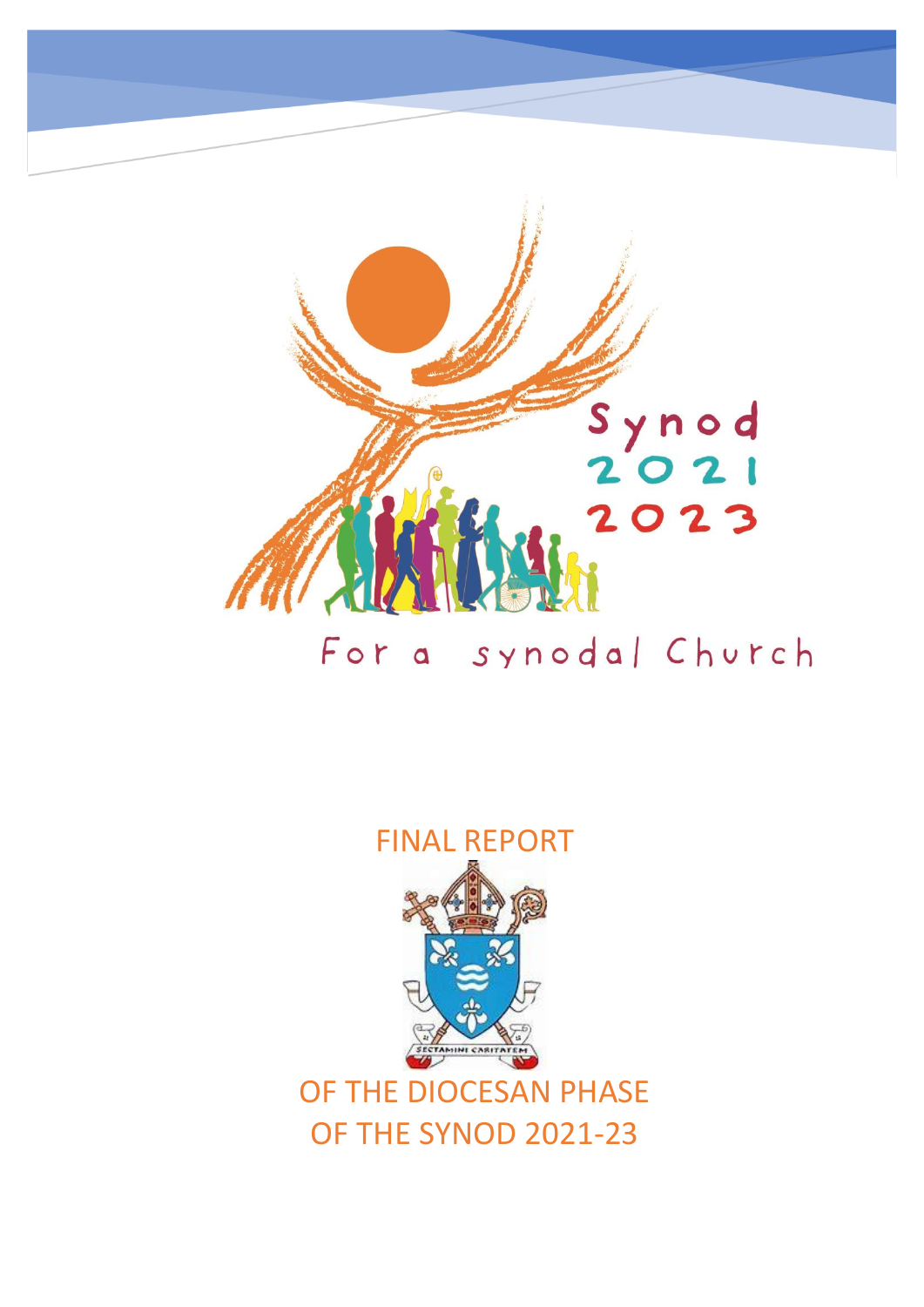### **Reflection from Bishop Toal on Receiving the Diocesan Synthesis on the Synod on Synodality.**

It was a moving experience for me to receive the Diocesan Synthesis of all the reports produced for the Synod on Synodality at the ParaLiturgy on Ascension Thursday. It seems to me that a great amount of work has been done by all who have participated and I express my gratitude to you all.

A special word of thanks to Fr Tom Magill and his team who have prepared and organised the Synodal Process in the Diocese, and have now put together the Synthesis from all the responses received. The Synthesis highlights the Love for the Lord and his Church expressed and witnessed to by the People of the Diocese of Motherwell through participating with such faith and enthusiasm in the Synodal Process. A particular expression of this has been shown by those who have offered so much time and energy to ensuring we responded to the call of Pope Francis to participate in the Synod by organising and presenting the suggested format and then receiving and collating the responses. Many thanks also to all who have guided the sessions at Diocesan and Parish levels, and in the Schools and for other participating groups.

On Ascension Day the Lord asked the Apostles to remain in Jerusalem to await the outpouring of the promised Holy Spirit so they might indeed be his witnesses to the ends of the earth. They did so and joined in continuous prayer with Mary until the Holy Spirit came upon them at Pentecost and so began the Church's Mission. We, as the People of God today, have received the same Spirit and participate in communion with one another in the Lord's Mission. As we pray with Mary for the renewal of the Holy Spirit among us this Pentecost we thank God for the graces already received this year through the praying, listening, and communicating with each other experienced in the Synodal Meetings. We now ask the Lord to bestow upon us the gifts of Holy Spirit so that we might discern from the Synthesis how best to continue the Lord's Mission here in Motherwell Diocese in the challenging times ahead. May the Holy Spirit lead us in our search and may Mary's example and intercession keep us in communion with the Lord and with one another in his Body, the Church.

+Joseph Toal 27th May 2022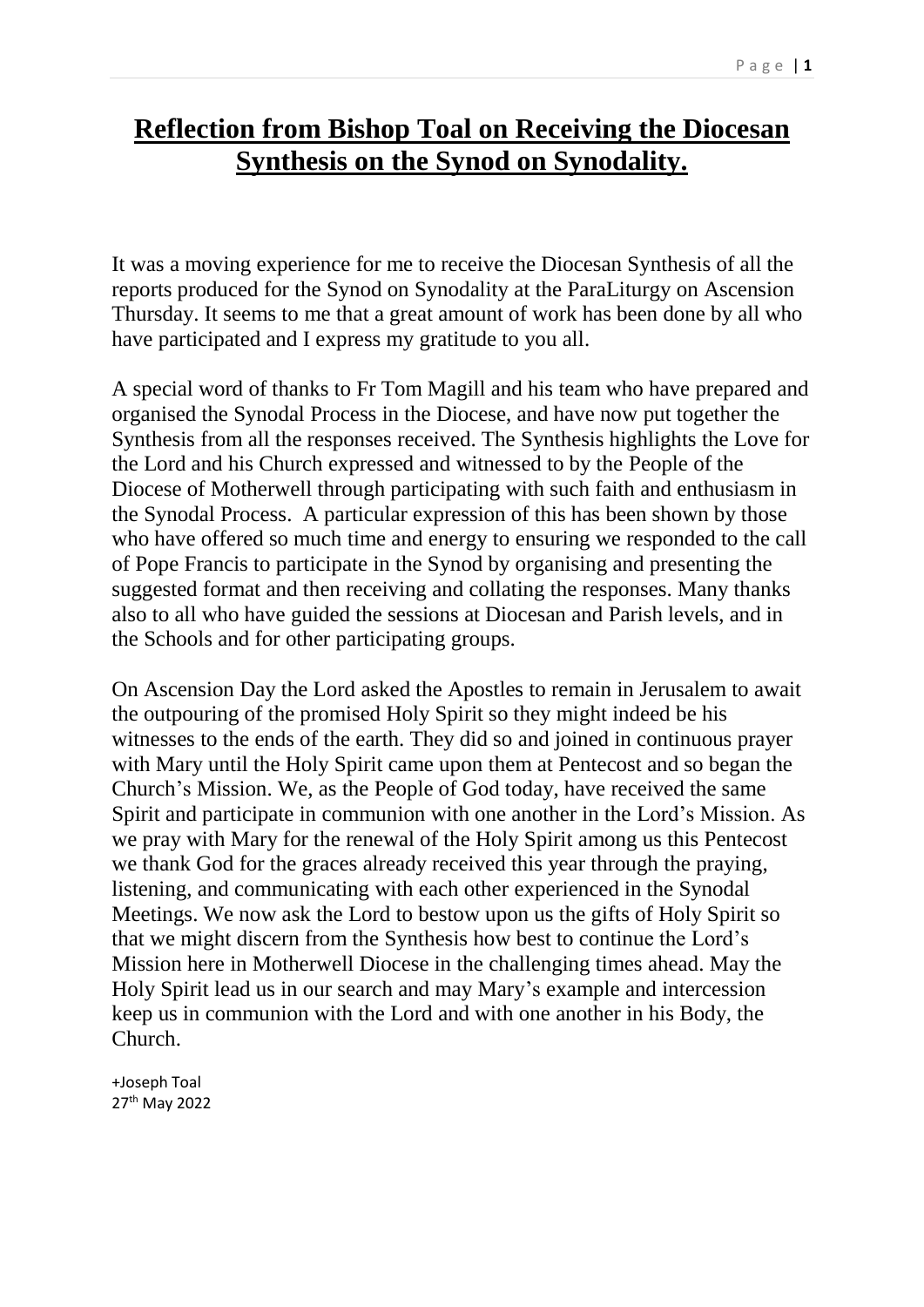# INTRODUCTION

The diocesan phase of the synodal process opened in the Diocese of Motherwell on 17<sup>th</sup> October 2021 with the celebration of the Eucharist. Bishop Toal presided and many priests and people of the diocese were present.

Two training workshops were offered to the priests of the diocese and five to the parish contacts during which they had the opportunity to acquaint themselves with the proposed methodology for the process (see Appendix).

Between December 2021 and March 2022, people throughout the diocese met in their parish groups to pray, to reflect and discern what the Holy Spirit was saying to the Church in the present moment in their particular situations.

The great majority of our 60 or so parishes engaged in the process. Only eight parishes did not submit any report.

11 of our 12 Secondary Schools and 50 of our 73 Primary Schools also participated and submitted reports.

The diocesan Catholic Men's Society, the Calix Society, and the Scottish Catholic International Aid Fund sent submissions.

The Scottish Prison Service Chaplaincy which serves HMP Shotts in our diocese will submit a separate report. We were unable to get access to Dungavel Immigration Removal Centre.

All the reports have been synthesised under the three great themes of Communion, Participation, and Mission. The ten questions put by the Holy See are highlighted in red. As will become evident, the reports contain many similar reflections, observations, and preoccupations. There is material here for the diocese to reflect and act upon as we renew ourselves and go forward together as a Church.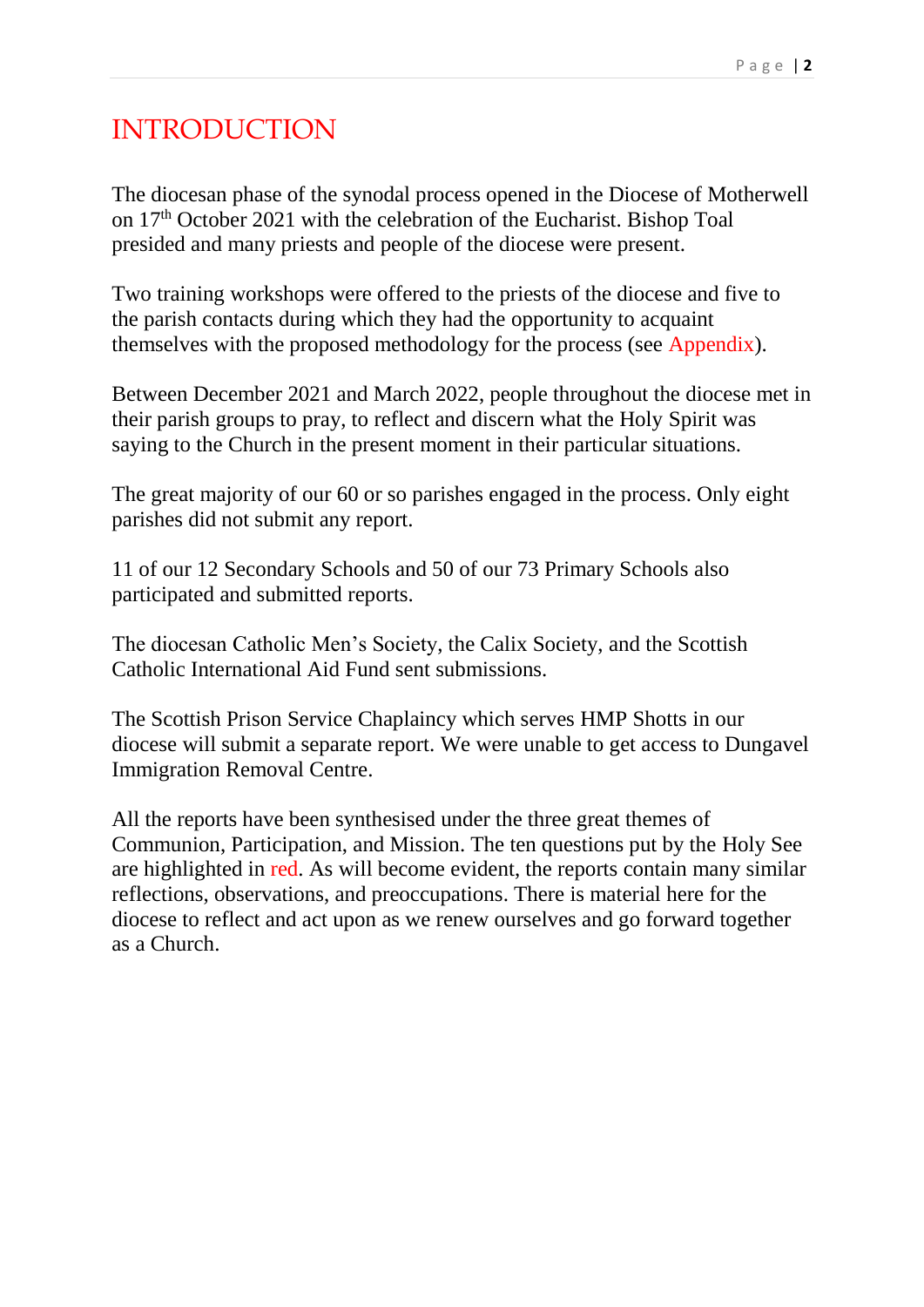#### COMMUNION

Our shared catholic faith in Christ and membership of the Church, with the celebration of the Eucharist at its heart, is the bedrock of our communion. This is nurtured through our sacramental life, enhanced by the beauty of our liturgy and churches, strengthened by our sense of universality and is a source of sustenance in times of suffering and trial. There is general contentment with the celebration of the liturgy.

*Faith sustains and strengthens us during times of trial, bereavement and anxiety, and brings hope and meaning to sacrifice and suffering. (St Joseph's & St Dominic's)*

*The liturgical celebrations inspire a common bond of belonging in the faithful. The Holy Spirit and our faith in prayer inspires our congregation. (Holy Family)*

*"Liturgical celebrations are a source of inspiration and give time to think and put issues into perspective." (St John Bosco's)*

The pandemic lockdown awakened in many a desire for community and belonging. Often it is this sense of communion and shared identity, being companions on the journey, which attracts people to the Church, especially in our fractured society. The shared moral vision the Church offers taps into the desire of many who look for a different way of living and search for meaning in their uncertain lives.

*Several participants have said that the restrictions arising due to the pandemic have actually given rise to opportunities to get to know more of the church community. They feel in a position where they can be more open to discussion about their faith. (St Aloysius' and Sacred Heart)*

*The Church is viewed as an important focus for community, bringing people together. The charitable work which the Church is involved in is also seen as something very positive. It is also seen as an important source of moral teaching, setting out clear ideas on right and wrong, even if these are not always agreed with. (Secondary Schools' feedback)*

Within this shared identity, there is room for diversity -- for instance in different spiritual practices and paths, depending where people are at in their spiritual journey. Our unity does not demand uniformity but does require we recognise Christ in the manifold ways he encounters us.

*The synod process is a good start to allow this to happen. Ignorance of how the Christian community grows and develops is a mystery to many. Hence lay leadership can seem to be alien to those who attend Mass on a Sunday. (St Mary's, St Isodore's, St Mary Magdalene's)*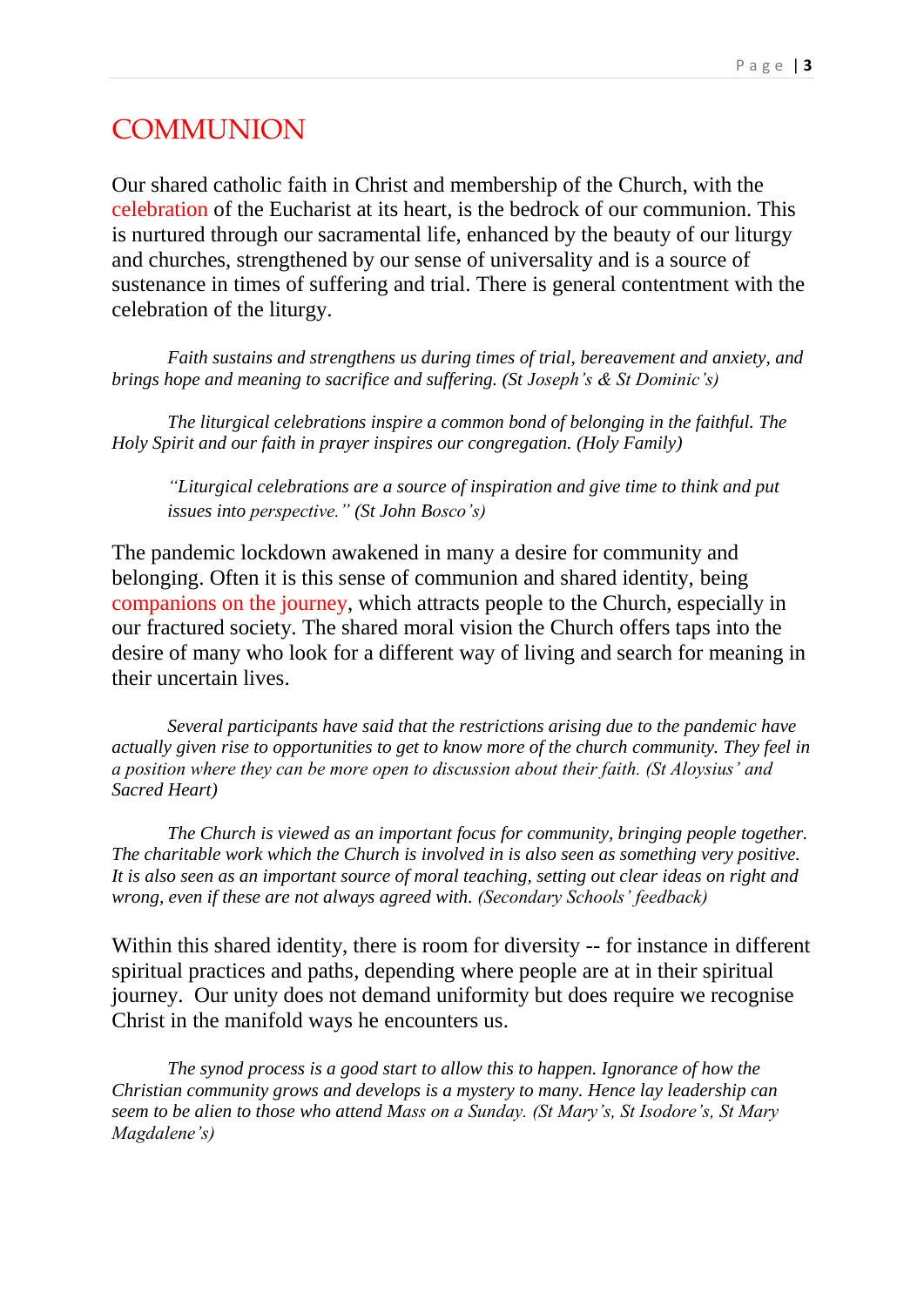*How are divergencies/differences addressed? There is a duality of thinking. You are either for one thing or against it. How do you create a safe place where people can listen to each other in a non-dual way? (St Mary's & St Aidan's)*

Our dialogue begins with listening to God's Word, listening to our inner response and respectfully and silently allowing others to speak their story on the road. (The Most Blessed Trinity)

Communion is fostered in many ways in our parishes: through lay ministries, the SVP, pilgrimages, planning groups and so on. Our Catholic schools can be a particular strength when they enable families to (re)connect with the parish.

*The Church makes us feel relaxed and comfortable where in most cases the Parish Priest is approachable and relatable. An "ideal" Priest is someone who is a welcoming figure and does not discriminate regardless of age, sex, gender etc. but is open to and understanding of all. Being part of a Parish helps us identify with a community, a place free of judgement and where we can be close to God. It can be a place of support for many people. (Secondary Schools feedback)*

A return to shared social events and communal celebrations would be welcomed by many.

However, it was recognised that ours is an imperfect communion. Some people are left on the margins and may not experience the welcome they need – the lapsed, the separated and divorced, the elderly, people struggling with finances, addiction and ill-health, the homeless, refugees, the abused. How can the Church offer opportunities for these people to be heard and helped? The role of women in the Church, the place of LGBT+ people and the low numbers of young people attending, especially the under 40s, were of particular concern in many parishes. The need to listen deeply to these groups was emphasised.

*There was a feeling that we don't in fact listen enough and can have a tendency to view those minorities with suspicion, cast judgment or even close our ears to those who need them most. Clear consensus of what we should be doing however by demonstrating compassion, sympathy, and love. (St Ambrose's)*

*"Not sure we enable those who live outside the rules of the church eg practising LGBTQ, remarried, cohabiting to fully engage. Do they know they are welcome? We should support and encourage those whose marriages have broken down to attend Mass and receive the Sacraments as long as they are able to do so, and should also support understanding of the process of annulment far more widely. (Our Lady of Fatima)"*

*The Church can come across as judgemental and punitive. There is no space for the marginalised, divorced, gay, lesbian, poor and disadvantaged. We should be welcoming to all. Those who feel left out are less inclined to participate. A change in Church laws would*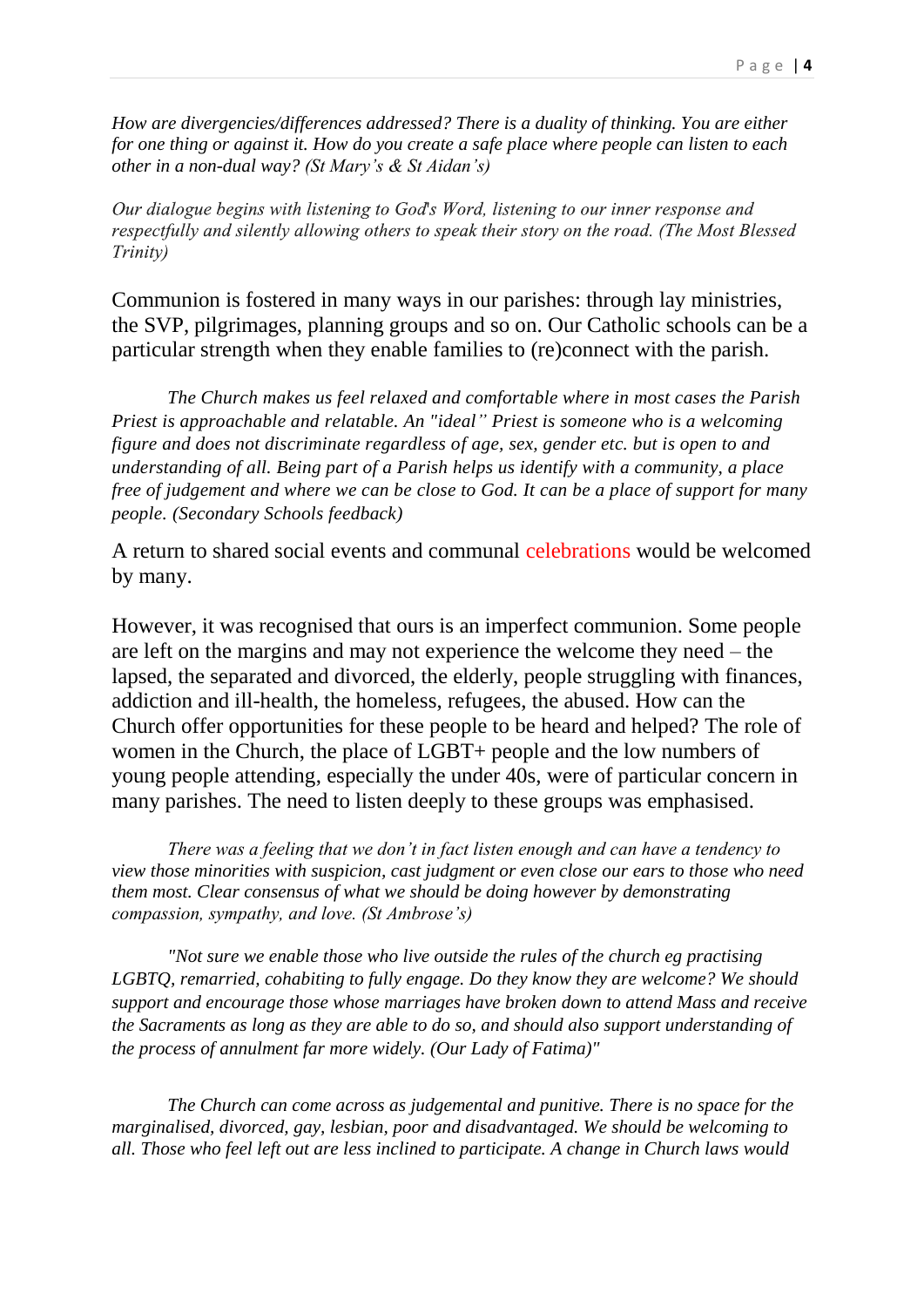*allow some to be full members of the Church and receive the Sacraments. Let God do the judging. (St Bernadette's)*

*There was a sense that the church struggles to truly listen to the young, divorced and those who struggle with church teaching, especially in areas of sexuality and sexual morality. (St Margaret's & St Serf's))*

*There are people who clearly don't feel welcome in the church: divorced and remarried people, lapsed, LGBT etc. Not enough effort is made to be open. Although the Church has moved from a pre-Vatican II stance there are appears elements who wish to return the Church to an older model. (St Bride's Cambuslang)*

*[In] The journey very often you don't know where you are going and sometimes you think you are alone. (St Monica's)*

*People can find it difficult to speak out about certain things such as divorce and homosexuality. Many people can feel "shut out" and feel that they can't stay with the church because church teaching says their lifestyle is "wrong." Church has not moved on and is burdened by history. (St Aloysius & The Sacred Heart)*

*Women, marginalized in today's world and who in the church are largely ignored, have no role in decision making of any significance, be it at parish, deanery or diocesan level. (St Patrick's Strathaven)*

*Women usually make up most of the Church attendees and are usually keen to be part of the Church's family. However, women and especially young women, are largely ignored. Some women have been made to feel that they are not capable or intelligent enough to participate fully in the life of the Church. We have been discouraged by the attitudes of some of the clergy. (St Mark's & St Anthony's)*

Some of our school pupils listed various attitudes and practices in the Church which they find difficult and others to which they think the church should pay more attention:

*Guilt, High Expectations; Too structured; Hypocrisy; Lots of BIG questions; Not educated enough; Not being accepted; Abuse of power/authority; Have different beliefs pushed on you; Use of Latin; Harmful views on LGBTQ+ and gender; Fitting in, in an overly old-fashioned way, set in their ways community. (Secondary Schools' feedback)*

*[T]he church should be worried about things like climate change, war, droughts and floods, poverty, inequality. (Primary Schools' feedback)*

Some concrete suggestions to enhance communion were offered: on-going catechesis and formation, parish-based sacramental formation, base communities, offering families more support in their faith, creating a welcoming environment in the church, fostering a willingness to grow in the faith, encouraging a deeper ecological awareness and common action. Online Masses and services are to be welcomed especially for the housebound but also as a first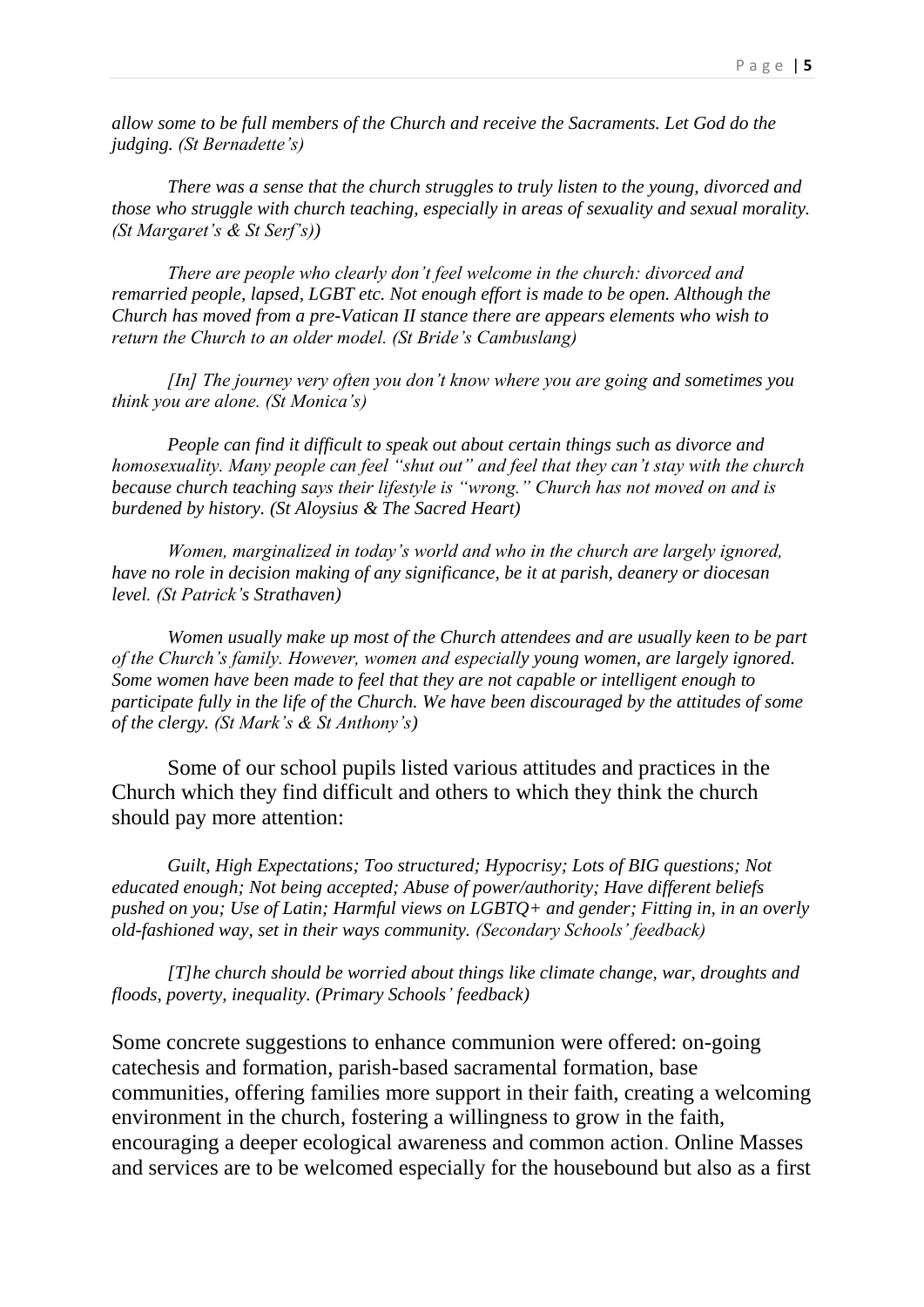step back to fuller participation. Co-operation among parishes could be enriching

*Use cross-fertilisation of methodologies between parishes: allow different approaches adopted somewhere else. The effectiveness of other approaches in celebration became apparent through online masses during the pandemic. (St Mary's & St Paul's)*

*The lockdown experience has led us to a broader experience of liturgical celebration, since we visited a large variety of churches and communities. The variety was quite remarkable and, in many occasions, very uplifting. We feel that more awareness of variety could be beneficial to the Church. (Diocesan CMS)*

#### PARTICIPATION

There is a clear understanding of the hierarchical nature of the Church and the leadership role of the parish priest, especially in fostering communion. Over the past decades there has been a growing sense of co-responsibility among the laity, especially in the celebration of the Liturgy with Readers, Eucharistic Ministers, Welcomers, RCIA etc. There is an awareness too of the heavy burdens which the hierarchical model places on the Ordained. People's understanding of authority and participation in the Church is changing.

*We are all called to spread the Gospel of Christ and therefore need to find ways to reach those who feel marginalised, show empathy and care and therefore ensure that we all journey with Christ together as the "People of God" led by the Holy Spirit. (St Michael's)*

*We feel that 'authority' within our local Church is for all practical purposes in the hands of the Parish Priest and the Bishop. This is not ideal. It is burdensome for the priest and bishop and not making full use of the talents within the Church. (Diocesan CMS)*

This synodal process has been welcomed by many as a deepening of their participation in the life of the parish. Awareness too is growing of all the baptised sharing in Christ's priestly, prophetic and kingly nature and the personal responsibility which comes with this.

*Reminding Catholic adults of their baptismal call to be 'Priest, Prophet, and King' would mean adults could evangelise, spread the common mission of the Church and engage in dialogue within the Church and wider society. (St James')*

*Every baptised person is called to participate in the common mission by using their talents and skills, by how they behave in their life, by sharing their faith and having a positive catholic identity loving God and their neighbour. However there is a need for adult education in faith, to empower people with the tools/skills/knowledge to allow us to be missionary disciples. This education will help people to have a positive catholic identity. (Cathedral)*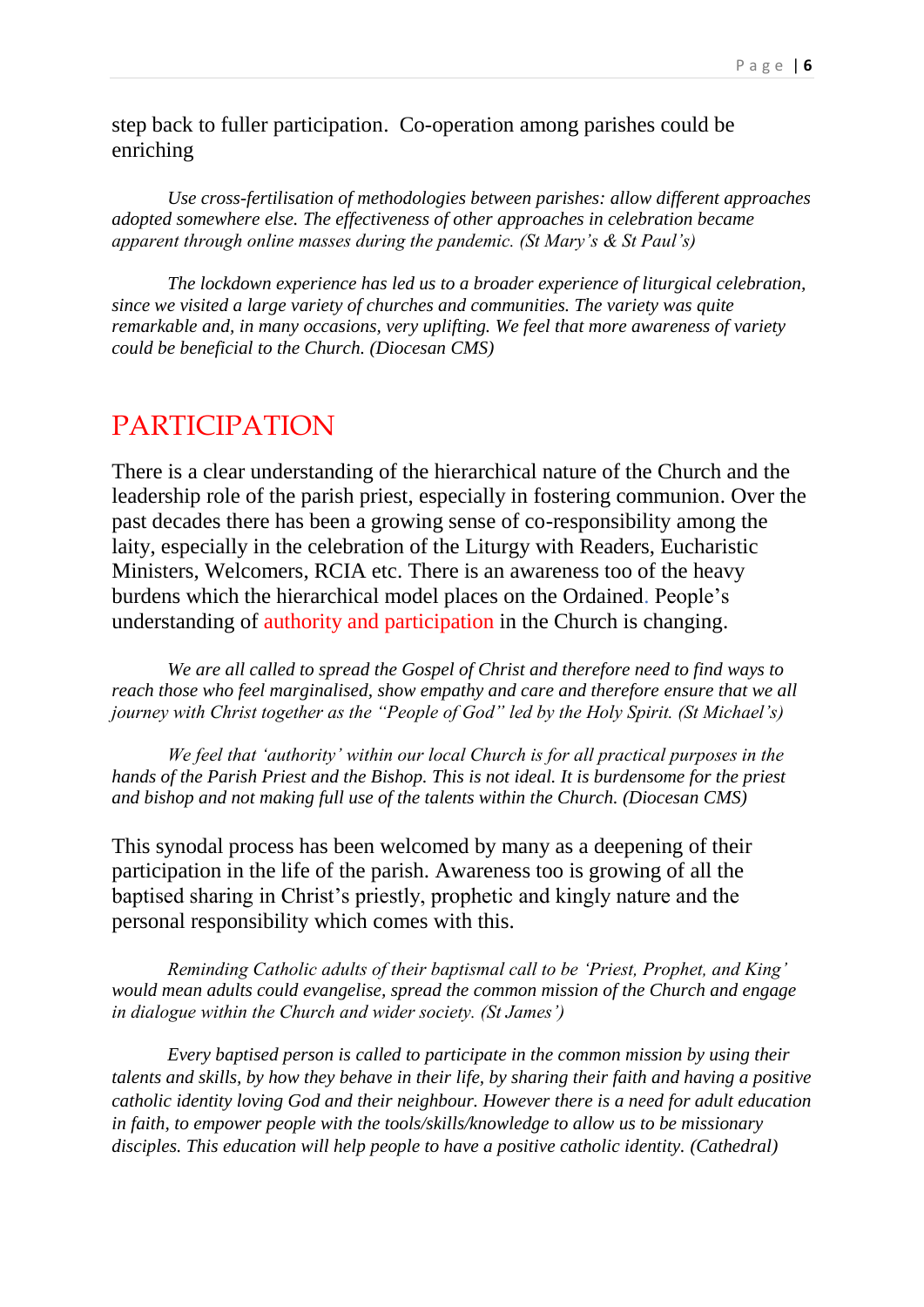*There is a clear need to recognise the joint responsibility of laity and clergy for the governance of the church. In this regard there is a feeling that persists in our church that structures in place actively stop women attaining positions of authority; there is need for sexual balance in all such matters. (St Patrick's Strathaven)*

*Is the "we" the laity or the clergy? There is no formal structure for it (viz. the synodal process), there is no forum, communication, discussion between laity and the clergy. We are not used to sharing. (St Bride's East Kilbride)*

The recognition that everyone has a voice and that the Lord speaks through the entire People of God is to be encouraged and respected. Listening and speaking out are skills to be honed.

*Needs to be more inclusive, with people on fringes. More time spent listening and not talking. Encouraging more people into the Church through events.(St Bride's Bothwell)*

*A recurring view was that the Church needs to work both at its listening skills and dialogue with its people. It was suggested that where appropriate small group structures may help with this. (St Barbara's)*

*There is an art to listening. It comes through prayer that helps us listen to the Lord and ourselves. This in turn slows us to listen to others. (St Athanasius')*

*If I have peace within it helps me listen to another. If I'm busy and distracted about my own issues then sometimes I can find it hard to concentrate and listen to the other. (Calix Society)*

Situating discussion and reflection within a prayer environment in small groups is very helpful especially in fostering non-judgmental and supportive attitudes. The pandemic has shown the willingness of many to volunteer their time and gifts.

*Prayer needs to be rooted in the synodal process in all aspects. God works through people. (St Mary's & St Bernard's)*

*The importance of coming together has never been more apparent than following on from COVID and lockdown – most people felt that now more than ever was a time to be part of a parish as it gave people a sense of community and belonging. (St James')*

*It should be recognised and accepted that speaking out about concerns is not being negative. It should be encouraged. Raising awkward topics is often based on prayer and love of the Church. (Our Lady & St Anne's)*

*The most productive evenings were the ones when Lectio Divina was followed faithfully and the spiritual discussion which followed was fruitful and informative. (St Edward's)*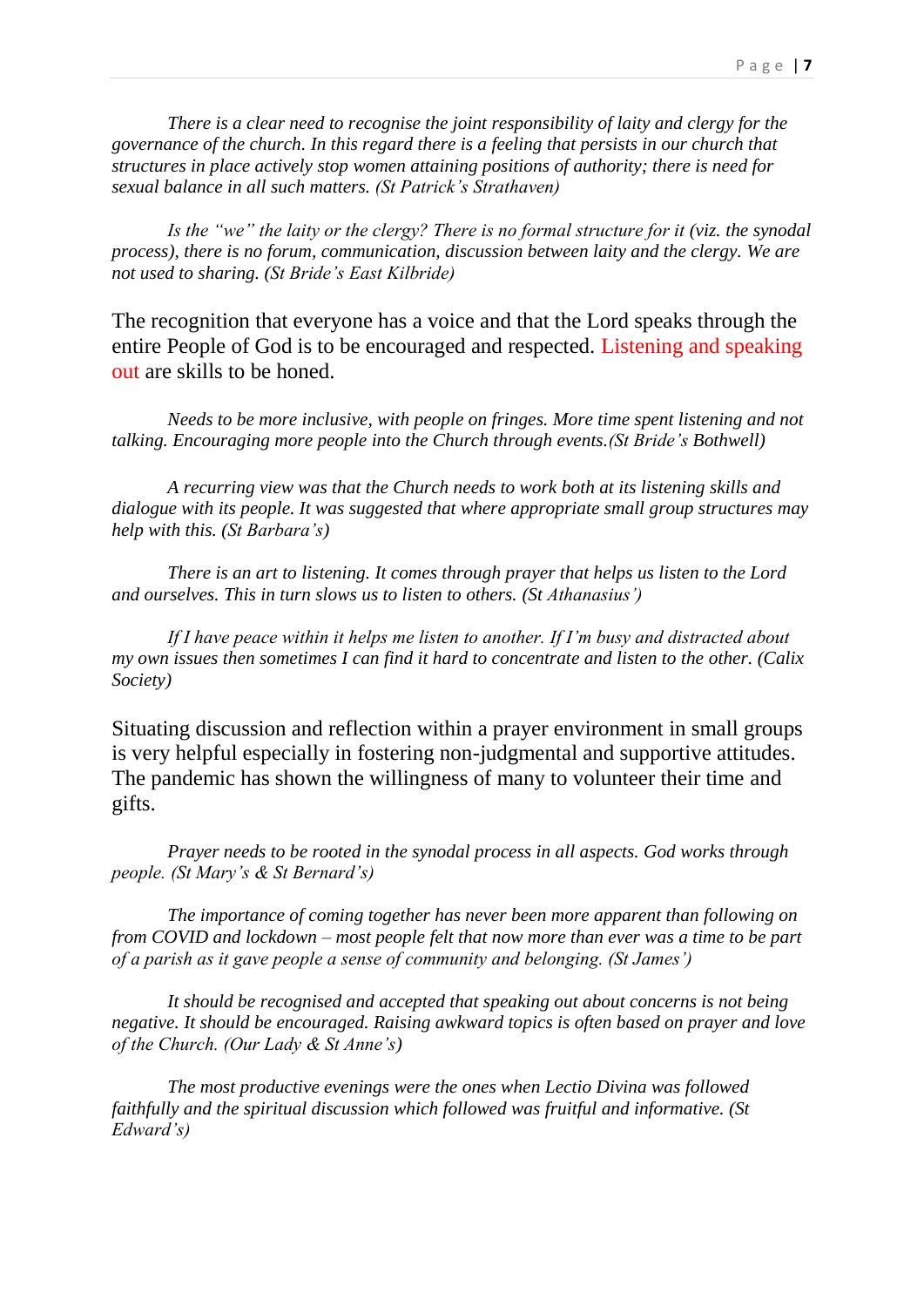The obstacles to greater participation in discerning and deciding should be recognised. At times there is a lack of a platform for speaking – Parish Pastoral Councils are not uniformly in place and there is no Diocesan Pastoral Council. Governance of parishes and diocese is restricted to the ordained. Communication within the parish and diocese can be patchy – a clear communications strategy would be of great help with transparency at its heart. At other times, fear of humiliation, ridicule or retribution, clericalism, lack of self-worth and confidence or simple embarrassment prevent people from speaking. Perceived parish cliques can also marginalise – there should be a time limit to working in any specific role. The celibate and male-only priesthood may also be an obstacle to the fuller participation we seek.

*Why can't at least some priests marry? There would still be room for a celibate priesthood but celibacy would not be enforced on all. The same might be said about the ordination of women to the priesthood. Why not? In all such decisions the voice of the faithful should be considered directly before any final decisions are made. (St Patrick's Strathaven)*

*Women can participate to a certain level but cannot be deacons of the church or priests. (St Vincent's)*

*Clericalism needs to be eradicated and at time some priests can be arrogant and off putting. (St Ignatius' & St Brigid's)*

Fear of the "other" also damages participation. This may come from outdated attitudes, prejudice and narrow-mindedness, our sources of information, or fear of difference.

The perceived stance of the Church on certain social and moral issues can be a block to commitment, especially for young people. A male-dominated hierarchy is also problematic for many, especially when it comes across as authoritarian.

*Need to see opportunities for the young to engage with the Church. Our faith is "sold" as a very complex set of principles and dogma – not in terms that the young particularly understand or they wish to know more about. Faith could enter in conflict with social beliefs if not channelled appropriately, so the young automatically disengage. Young people feel not part of the Church because they don't share all that they have learned it's part of our faith – some true / some myths. (St Mary's & St Paul's)*

*Authority is an area dominated by priest and diocese and it is very one directional. (Christ the King & St John Bosco)*

At times, too, there seems to be a disconnect between the Church and the world making the Church seem out-of-touch and the dialogue in Church and society difficult. The secular and at times hostile media can exacerbate this.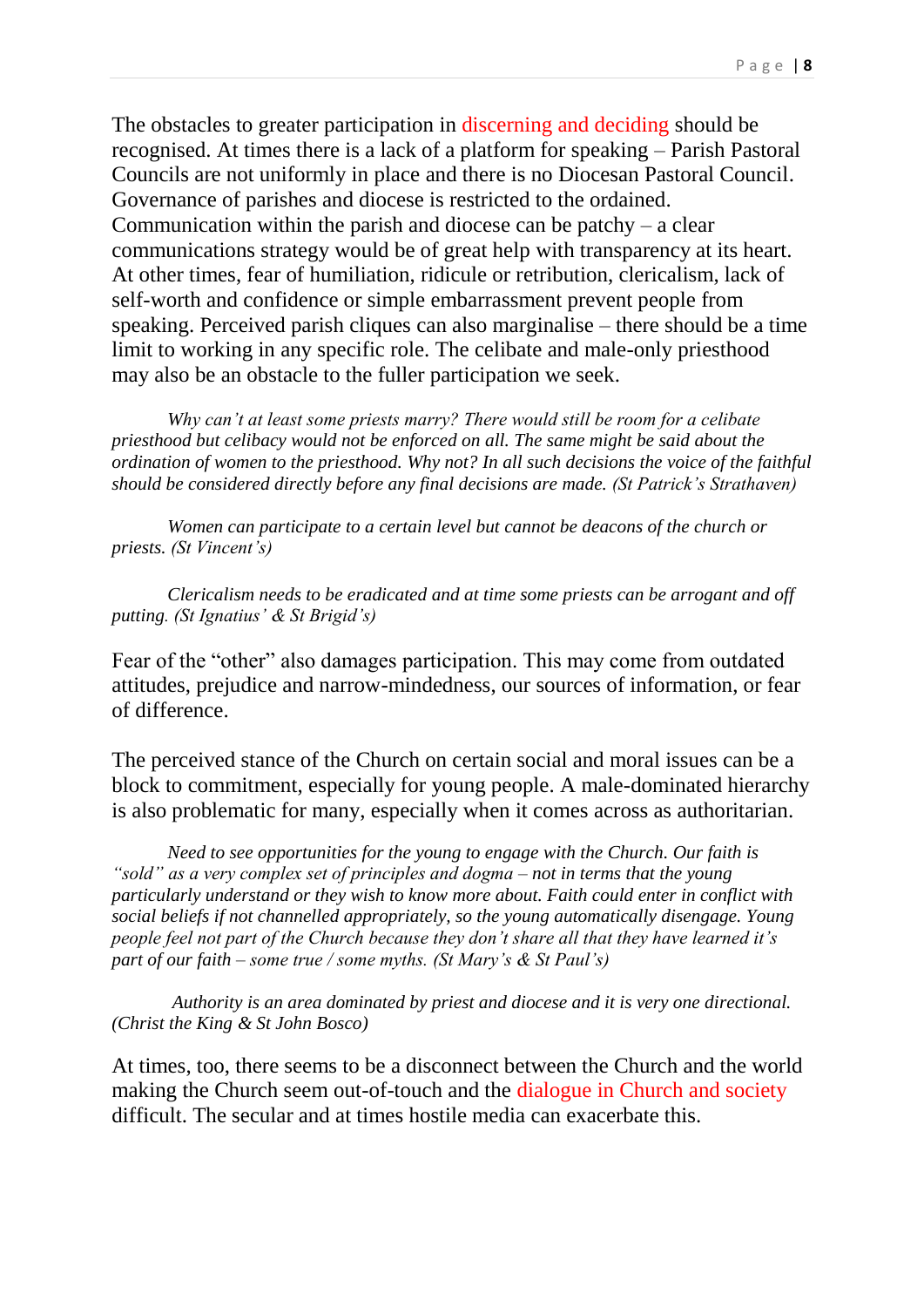"Cultural" Catholicism still exists to some extent and prevents a fuller involvement of some in the life of the parish -- people who rarely come to Mass but yet consider themselves Catholic, people who limit their commitment to Sunday Mass, and people who have a kind of "pick-and-mix" religion.

*If someone enters the Church on their own terms and believes only the parts of the gospel that suit them, they will live a lukewarm faith which is of no benefit to them or the Church. (St Augustine's)*

*There is a strong sense of cultural Catholicism. This is centred around Glasgow Celtic Football Club. However, it has little to do with a committed type of Catholicism based on profession and practice of Faith. A decline started in the 60s. It has increased in more recent times. We are witnessing a deforestation of the collective Catholic memory. (St David's, St Mary's & St Dominic's)*

Family and work commitments also hold back volunteering. Families are juggling many things and can be under a lot of pressure. At the same time, many parents don't invest in the life of the Church in the same way they invest in other parts of life, especially regarding their children.

#### **MISSION**

There is an increasing awareness that all the baptised share responsibility for the common mission of the Church. Fewer priests highlights the call of all the baptised to mission and evangelisation – traditionally called the Lay Apostolate. The understanding of the centrality of prayer and the spiritual life for this is seen in many ways– faith-sharing, prayer groups, prayer partners, Adoration, Lectio Divina, Ignatian prayer, online reflections, to name a few.

*There is a desire for fuller involvement in the mission of the church. People need to know how to become involved. People are crying out for adult catechesis in order to become more knowledgeable and confident when discussing their faith with others and with their children when they ask questions. We need to know how to actively listen to each other, know more about scriptures and the work of the Holy Spirit. (St Ninian & St Cuthbert)*

The Social Teaching of the Church, her charitable and humanitarian outreach, and her work with the marginalised world-wide are real strengths and a powerful witness.

*We are thirsty for the inspiration that drove the Church after Vatican II and would like to get back to the energy of the past. We believe the Church needs to be more politically engaged in the social justice issues of the age, to be good news for and fighting for the poor and marginalized, to stand for justice. This will particularly attract younger people (the future of the church), who are as seized by injustice as every previous generation. We want to support and encourage much greater focus on the Prophet and King elements of the Church's*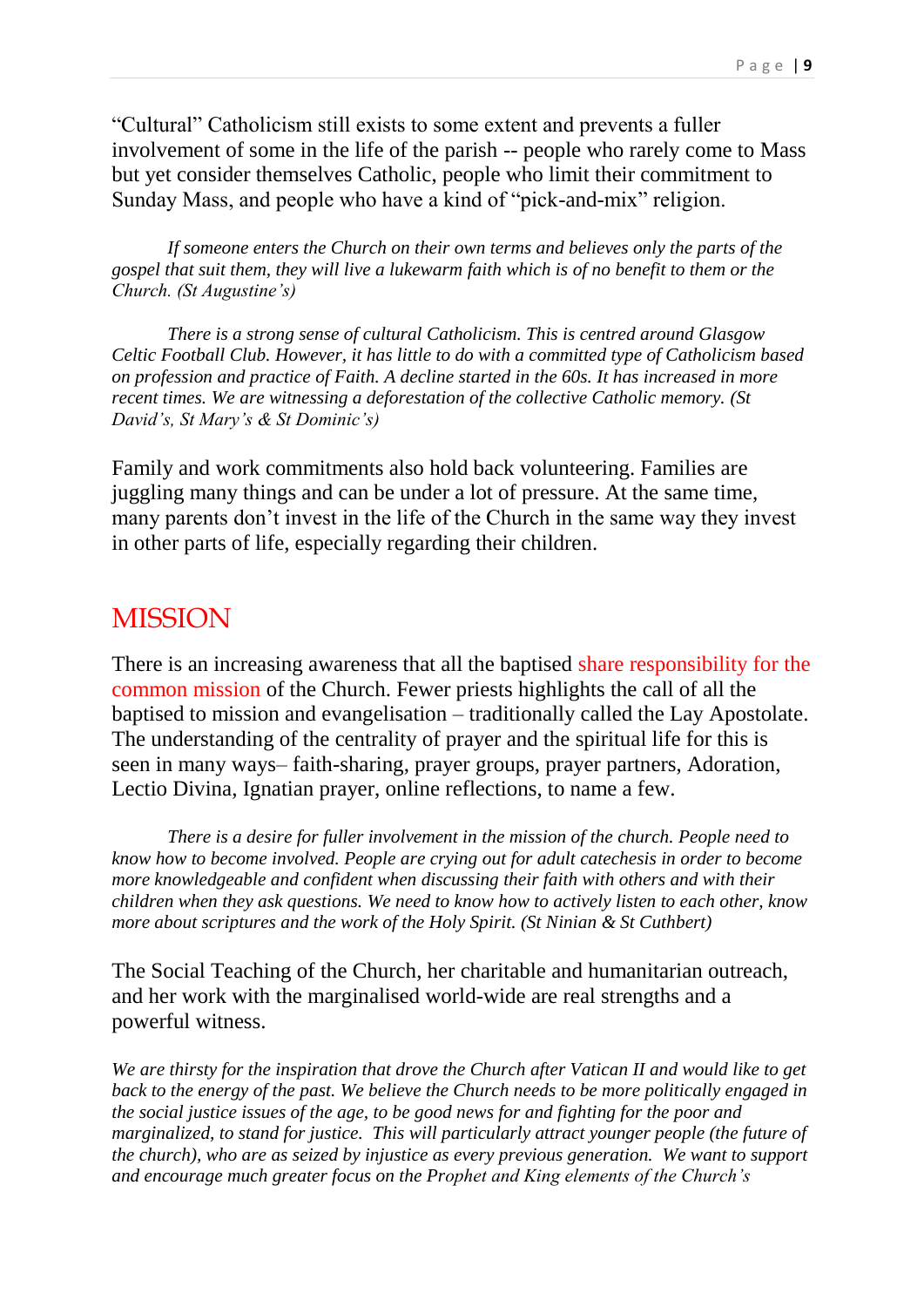*mission, where the Prophet tells truth to power, crying out in the wilderness the injustices of the world and is political (there is no more political text than the Gospels) and the King cares for those in our midst – the poor, the needy and the vulnerable. (SCIAF)*

Locally, groups such as the SVP, CMS, Legion of Mary, Justice and Peace, Calix, care groups, ecological groups, bereavement visitors, charitable giving and so on all build up a powerful profile of the local church. Compassion, understanding, acceptance, and welcome both within and without the Church are powerful tools of evangelisation.

There is a desire for an outward-looking, non-judgemental and inclusive Church evidenced in individual members living out their faith.

*The message that came through over the course of the four weeks was that the participants try to live the Gospel in their own lives and that is how they bring people to know and love God. There was a consensus view that we should not 'sugar-coat' our faith, or 'water it down' to suit everyone. (St Columbkille's)*

*We do not think that our faith is about activities taking place inside a building. We feel that what matters is not about getting people into the building for religious events so that we can feel good about increased numbers. We are more concerned about getting people out of the building to influence the wider society. (St Columba's)*

*A strong sense of journeying with the various communities within the parish. The only worry is that many people don't feel part of the parish communities. We pray that we can develop a culture of inclusion. We must ask of ourselves, "Am I excluding someone?" (St Leonard's East Kilbride)*

*Many non-attenders still live out their faith- are there barriers to them living out their faith in full communion with the church. (St Patrick's Shotts)*

There is a growing awareness of the need in the Church's mission for outreach to migrants and refugees, to those struggling financially, as there is increased commitment to environmental and ecological issues.

*The Church has become heavily involved in environmental issues which greatly affect the poor areas of the world in particular, in line with man's responsibility for the world. (Sacred Heart & St Gerard's)*

*The recent COP conference has allowed a shared dialogue between the Church and society. Although our motivation as stewards of the earth, may be different from others engaged in similar ecological projects, there is much common ground to be found. (St John the Baptist's)*

There are challenges and opportunities in this area as we form ourselves in synodality. Many of the laity are now highly skilled and their talents should be used both at parish and diocesan level. The importance of the Church's use of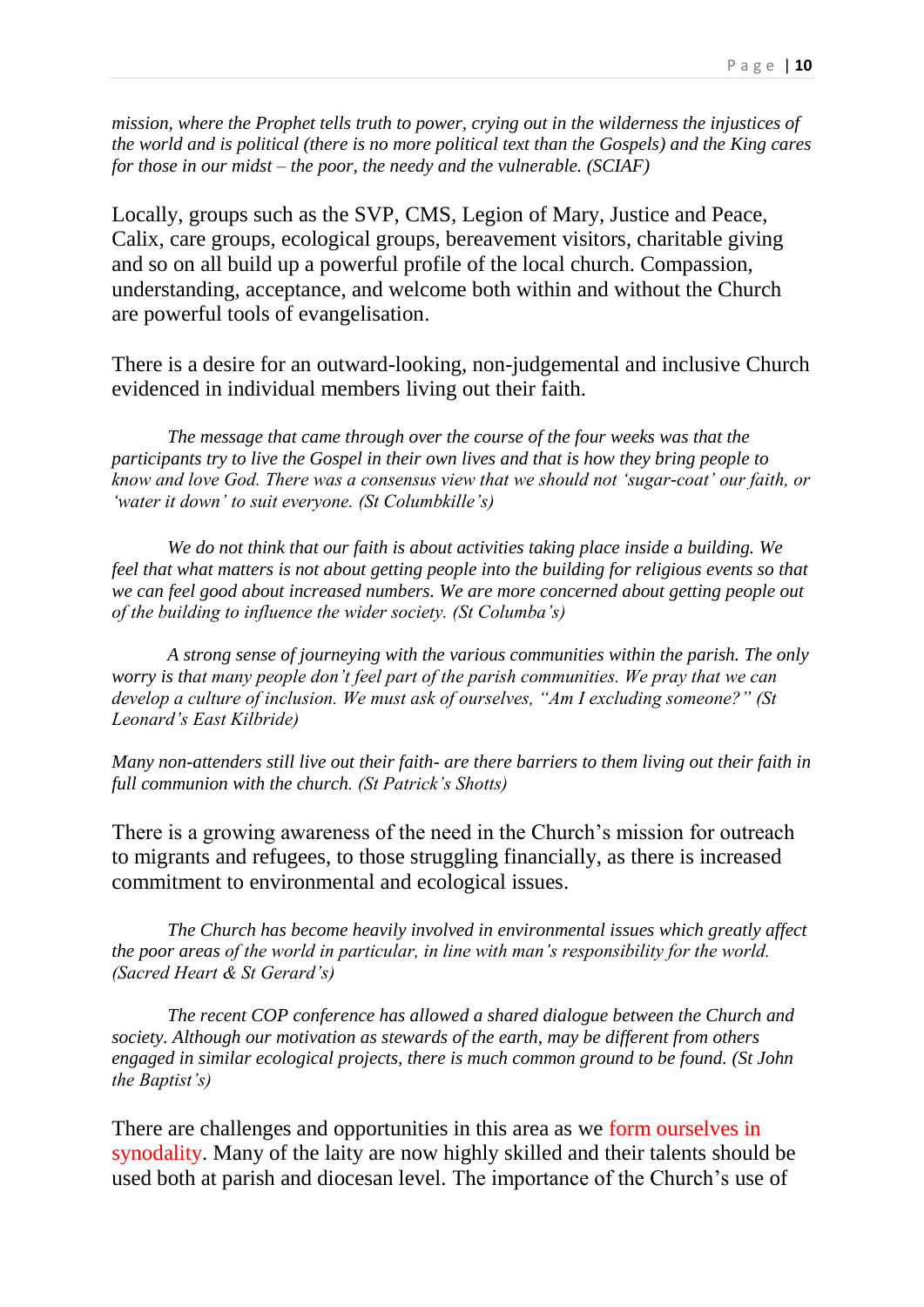social media was brought up many times. On the other hand, many feel illequipped to promote the Gospel and look for more on-going formation both in the content and the communication of the faith. The abuse crisis and hostile reporting of the Church have exacerbated people's confidence in talking on matters of faith and damaged their trust in the hierarchy. In the dialogue in Church and society, there is at times uncertainty regarding what the Holy Spirit is saying to the Church through changes in society and what the Church has to offer the world.

*Is there fear in the hierarchy, due to past misdemeanours in the Church and likely criticism from a hostile media? (St Joseph's & St John Ogilvie's Blantyre)*

*Some people feel that the Church should be more authoritative about its teachings … others struggle with the authoritarian judgemental attitude of the Church. (Our Lady & St Joseph's)*

*There must be a balance between tradition and moving forward in the Church ( (St Monica's)*

Our Catholic schools with their links both to parishes and families present a wonderful opportunity to develop mission and evangelisation. The diocese could invest more in oversight of RE and commitment to the faith development of our young people.

*Young people are attracted by spirituality but the tools of the faith we've depended on don't resonate with them any longer.(St Andrew's)* 

*Education is paramount at all stages of mission and no more so for children and young people. A strong emphasis was placed on the triangle of parents/parish/school as the foundation for growth and practice of the faith, all three together, none in isolation*. *(St Teresa's)*

There is a desire for the Church to be once again visible in the public square, from traditional processions through to Catholics taking their place once again in public life and greater openness on the part of the institutional Church to the secular media. There should be a greater confidence in promoting our message, finding our voice, with courage and respect. A greater transparency and dialogue within the Church between clergy and people will help build that confidence. Greater co-operation between parishes and dioceses is also needed.

*It was mentioned that the Church was too passive in society, there was no one authority speaking on behalf of the Church to the wider population. The Church requires to be more forthright in matters concerning major events affecting our locality, our country and the world (St Patrick's, Coatbridge)*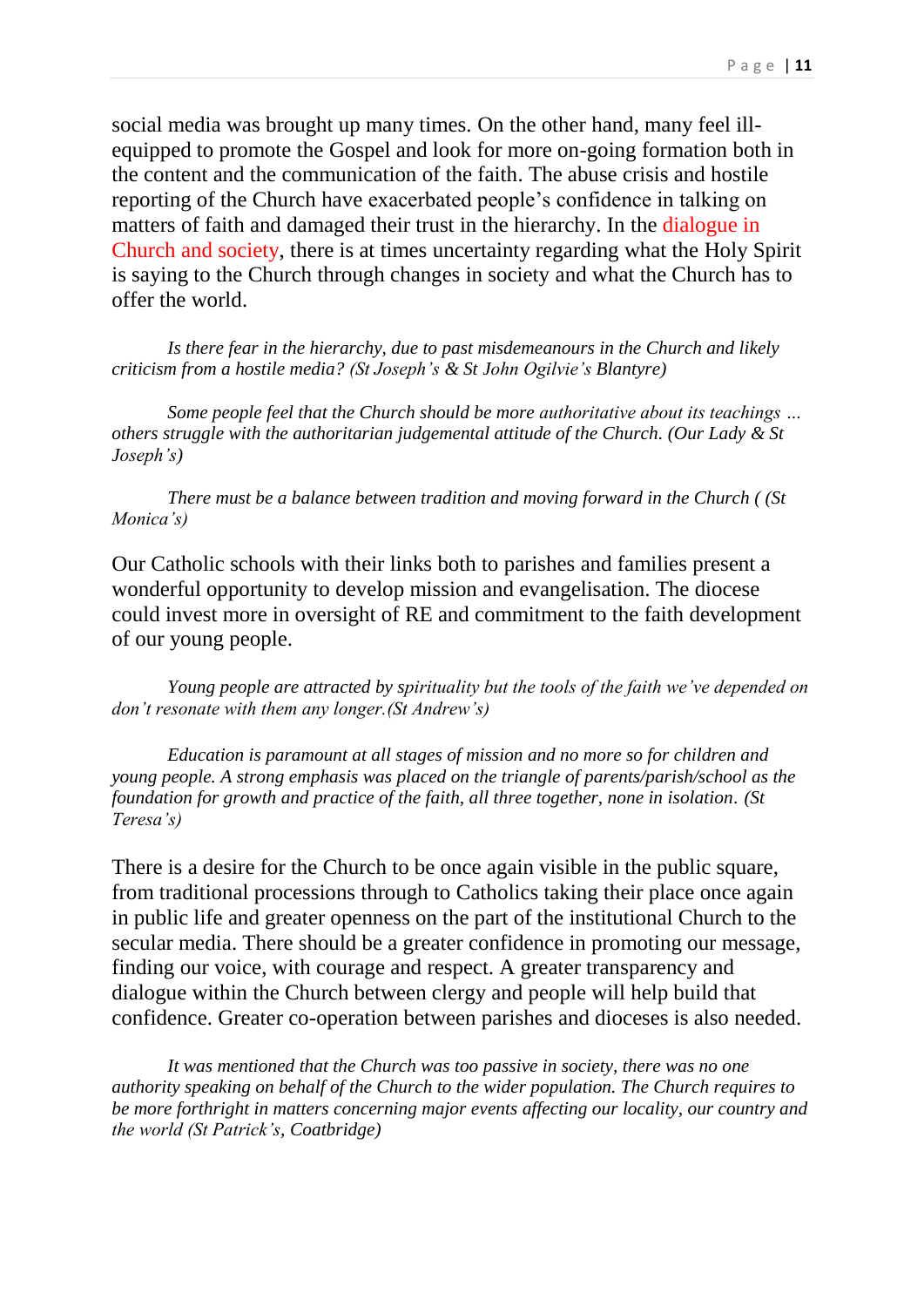*We are not good at communicating and marketing ourselves. We need to start acknowledging where we do well as well as acknowledging our shortcomings. (St Mary's & St Aidan's)*

*We need a deeper understanding of why we believe what we believe & say what we say so that we can understand the Churches authoritative position on big social issues. (St Mark's & St Anthony's)*

There is a growing awareness that we share a common baptism and common mission with other Christian Churches which may be related to our seemingly diminished role in society. Ecumenism has come a long way in the past decades. Rabid sectarianism has withered for the most part though it is still evident at times. Areas for fruitful co-operation are: social justice issues, common witness in an increasingly consumerist, secularist, and indifferent society, prayer and bible study. Churches Together is still alive and very active in some places. The Church of Scotland is the main Christian Church in our diocese with the Episcopal Church of Scotland (Anglican Communion) and the free Churches also represented. There are also many Muslims living within the diocese but there seems to be little or no dialogue with the Islamic faith.

*We have been fortunate to have good connections with North Motherwell Parish Church and have participated in various events and projects, both spiritually and socially. Practical projects bring us together. (St Bernadette's)*

*The increasingly secular and atheistic state of society in which we live can make us feel marginalised by our religious belief and therefore embarrassed to speak openly about it. (St Joseph's & St Dominic's)*

*The greater acceptance of intermarriage with other Christian faith groups has helped to increase knowledge and understanding. (St Bride's East Kilbride)*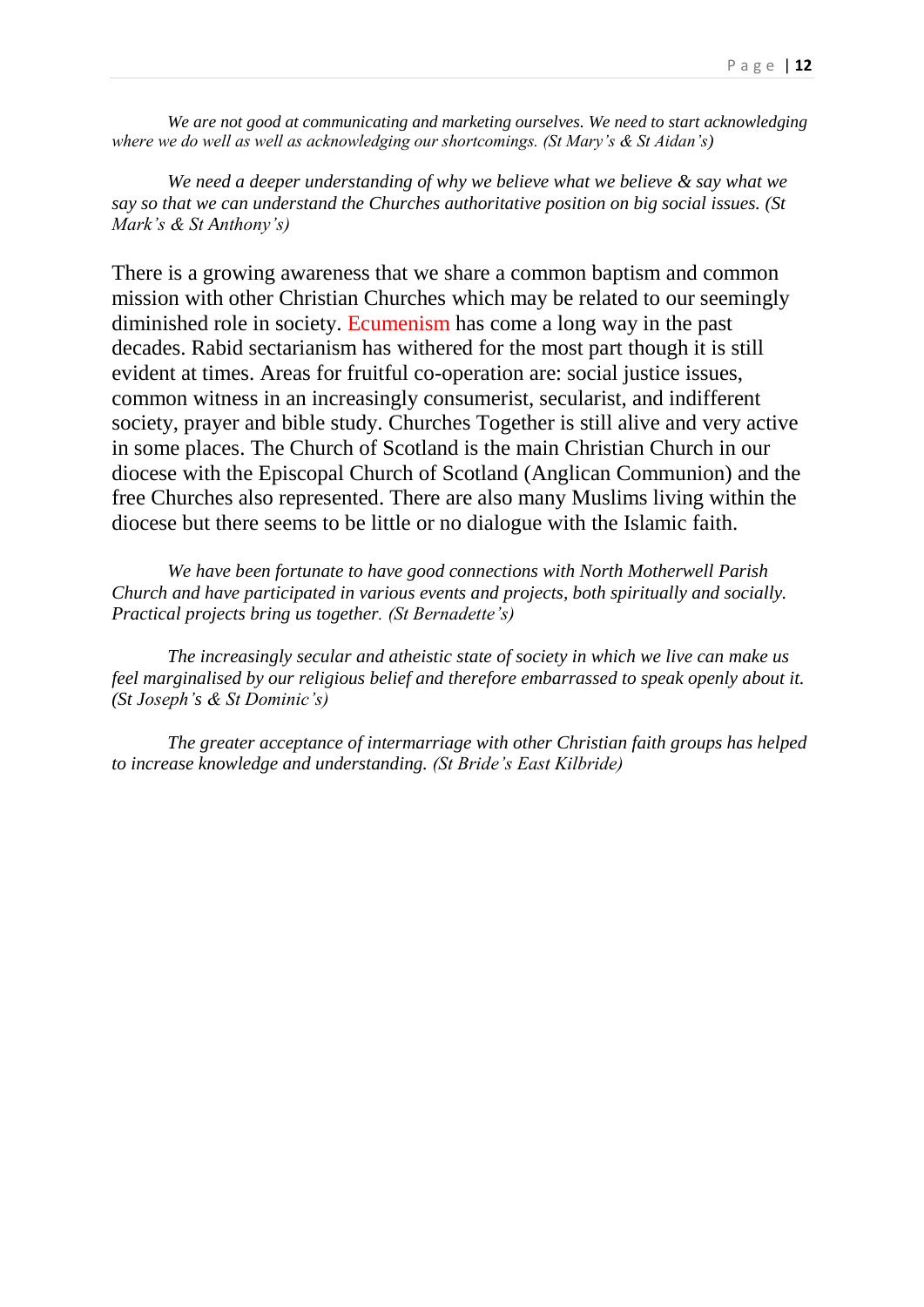# CONCLUDING REMARKS

This synodal experience has awakened a great enthusiasm even among many of those who were initially quite sceptical. The experience of being given a voice and being listened to, new to many, was warmly welcomed.

There was an evident love for the Church throughout the process. Comments critical of present practice were made to build up rather than tear down.

The environment of prayer in which the meetings were held contributed greatly to the discerning process.

There is evident a certain unity of mind and vision for the Church dreamed of in the parish reports. It is of a welcoming and inclusive Church where everyone has an equal place irrespective of gender, sexual orientation, or age. It is a church where membership is rooted in Baptism and in the equal share all the faithful have in the priestly, prophetic, and kingly role of Christ. In this church, clericalism will gradually wither as authority and decision-making are seen to belong to the whole People of God. There is hope for a confident but humble Church, aware of her own weaknesses and mistakes, but ready to take her place in the public square with a well-formed clergy and laity. There is a clear understanding how the Church can serve the world through a sense of belonging, clear identity, and a strong moral voice which takes seriously contemporary issues such as the environment and integral human ecology. This is an outward-facing Church which reaches out to the most marginal in our society and world. And it is a Church formed in deep prayer and spirituality in which everyone can say to our world with St Paul, "For what we preach is not ourselves, but Jesus Christ as Lord, with ourselves as your servants for Jesus' sake." (I Cor 4.5)

There was a general recognition that this was a small beginning to this new way of being and working as Church. The questions posed opened up large areas for further reflection, change, and action.

Expectations have been raised and there is confidence that the diocese as a body under the bishop's leadership will meet them. The hope has been expressed that we won't have to wait until the bishops come together in Synod to begin reflecting together on the implications of this diocesan process. A seed has been sown which will bear fruit when synodality becomes the accepted way of being Church and is seen as one of her essential characteristics.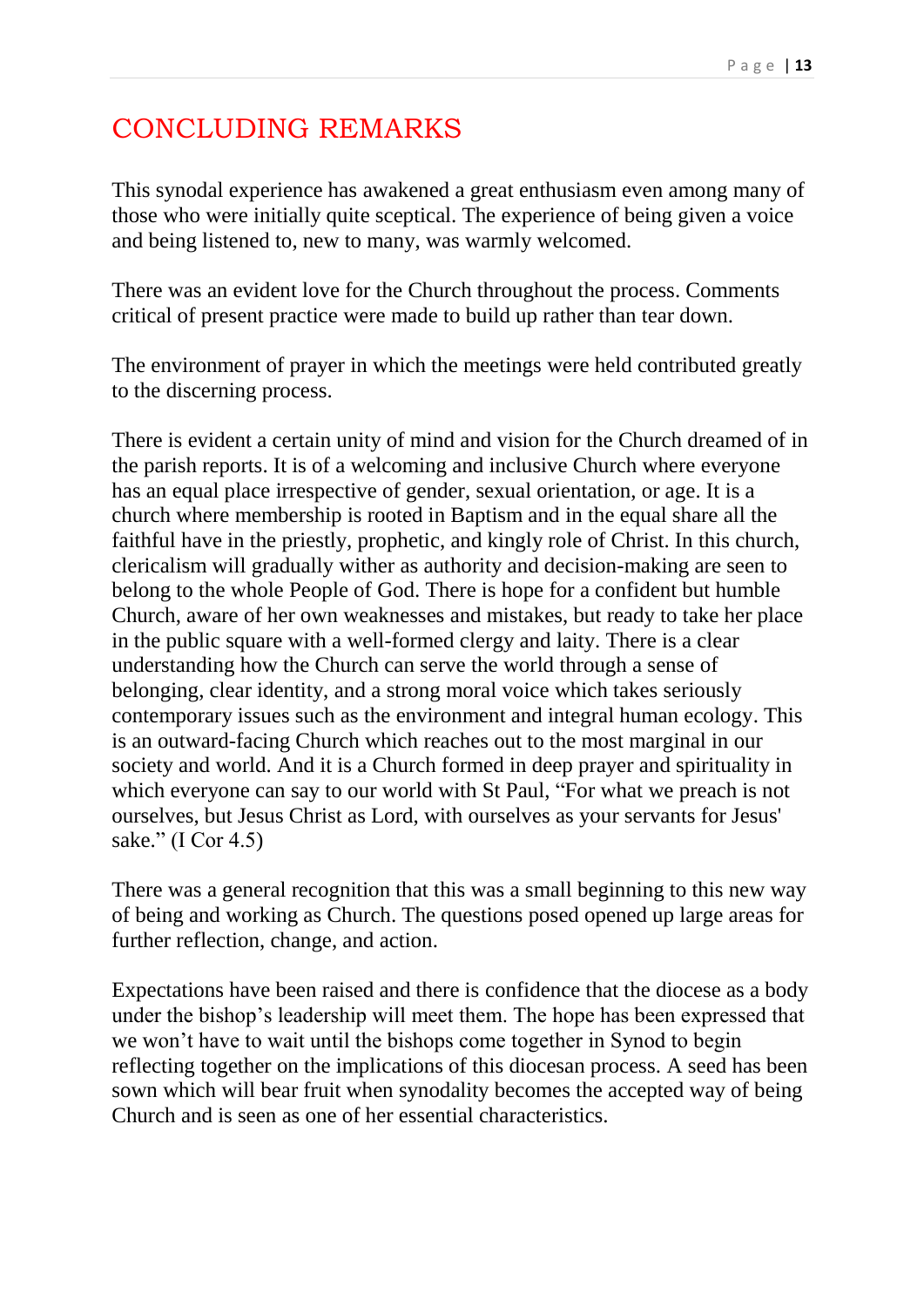# APPENDIX

Prayer, listening and discerning under the guidance of the Holy Spirit were considered to be the essential activities of the process. Consequently, tools such as questionnaires, surveys and such like were eschewed since they militated against these activities.

Meeting together in small parish groups was considered optimal. Four meetings were suggested so that there was time for trust to build up within the groups and for individuals to grow in confidence.

Each meeting would unfold in two parts, a *Lectio Divina* followed by a Spiritual Conversation. A break between them for socialising and conversation was suggested.

Two or three of the questions put by the Holy See were the focus of each of the meetings.

Over the four meetings, there was a continuous reading of the story of the disciples on the road to Emmaus as the *Lectio*. During the *Meditatio* each member of the group was asked to voice one or two words from the story which struck home. They were then asked in the *Oratio* to speak a short prayer based on that word or words. The *Contemplatio* introduced the group to sitting in deep silence with others.

In the spiritual conversation the group brought the fruit of their prayer into dialogue and discernment. Each individual was encouraged to say something on the questions being considered while all the rest remained silent and did not initiate a discussion. In a second movement, each individual was asked to respond to something someone else had said. The conversation was brought to a conclusion with some responses from the entire group. Moments of silence were encouraged throughout this process.

The aim of this model was pedagogical, theological, and contemplative. The pedagogy aimed to encourage the individual to move from simply uttering a word, to voicing a simple prayer, to expressing a reflection. In this way it was hoped that each individual would grow in confidence and the group would function well.

The theological aspect rooted the process in prayer so that the synodal experience would be seen as something spiritual and ecclesial, an encounter of the group gathered as Church with the Father, through Christ, in the Holy Spirit.